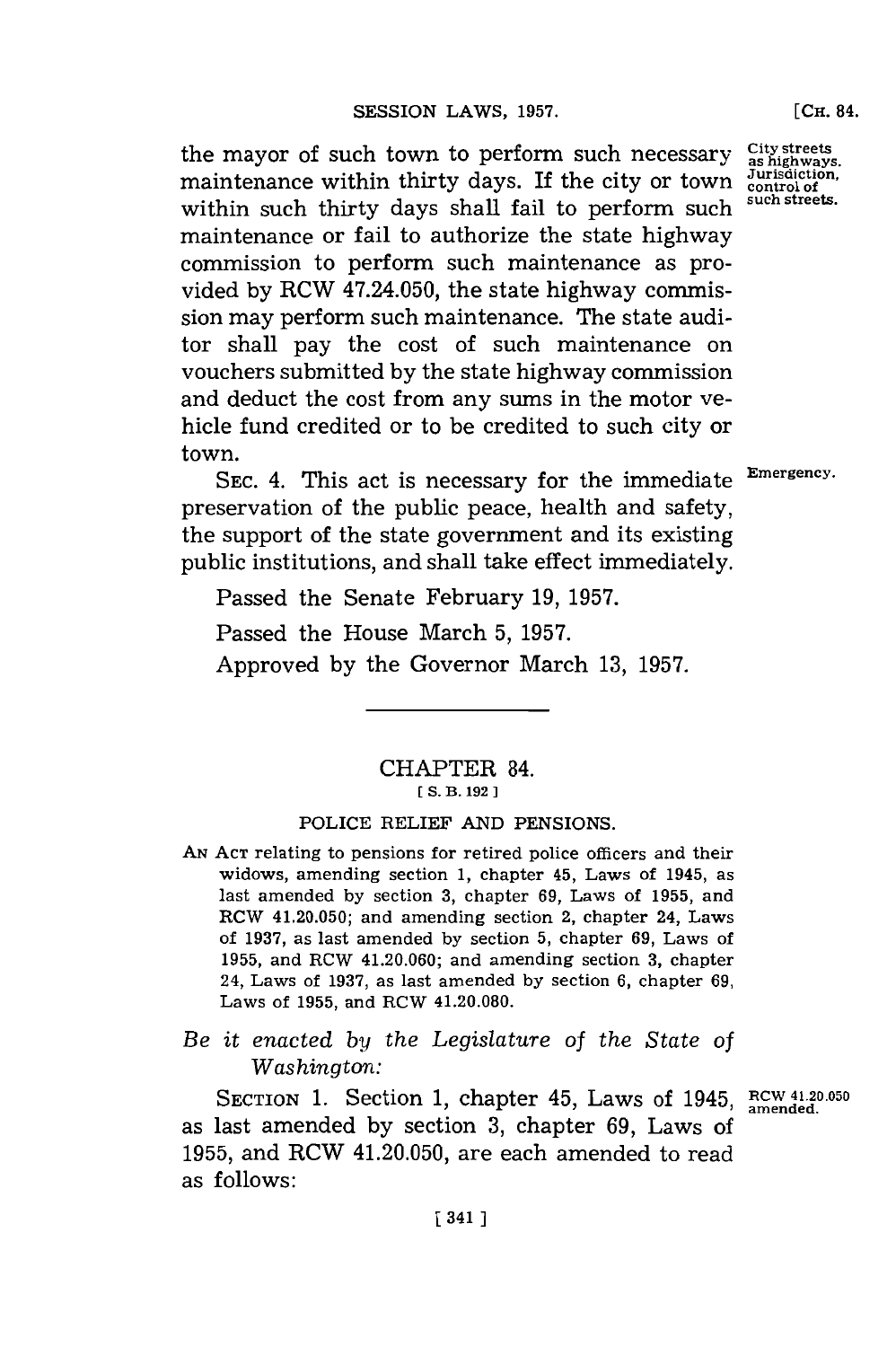#### **SESSION LAWS, 1957.**

**Police benefits. Pension on retirement for years of service.**

Whenever a person has been duly appointed, and has served honorably for a period of twenty-five years or more, as a member, in any capacity, of the regularly constituted police department of a city subject to the provisions of this chapter, the board may order and direct that such person be retired, and the board shall retire any member so entitled, upon his written request therefor. The member so retired shall be paid from the fund during his lifetime a pension equal to forty-five percent of the amount of salary attached to the rank held **by** the retired member for the year preceding the date of his retirement: *Provided,* That no pension shall exceed an amount equivalent to one-half the basic salary of a member holding the rank of captain and all existing pensions shall be increased to not less than one hundred fifty dollars per month as of July **1, 1957:** *Provided further,* That for each additional year of honorable service in excess of twenty-five years, but not to exceed an additional five years of service, the retirement benefit percentage herein provided shall be increased one percent per year.

Any person affected **by** this chapter who at the time of entering the armed services was a member of such police department and has honorably served in the armed services of the United States in the time of war, shall have added to his period of employment as computed under this chapter, his period of war service in the armed forces, but such credited service shall not exceed five years and such period of service shall be automatically added to each member's service upon payment **by** him of his contribution **for** the period of his absence at the rate provided in RCW 41.20.130.

amende..0 **SEC.** 2. Section 2, chapter 24, Laws of **1937,** as last amended **by** section **5,** chapter **69,** Laws of **1955,** and RCW 41.20.060, are each amended to read as **follows:**

**Proviso.**

**Proviso.**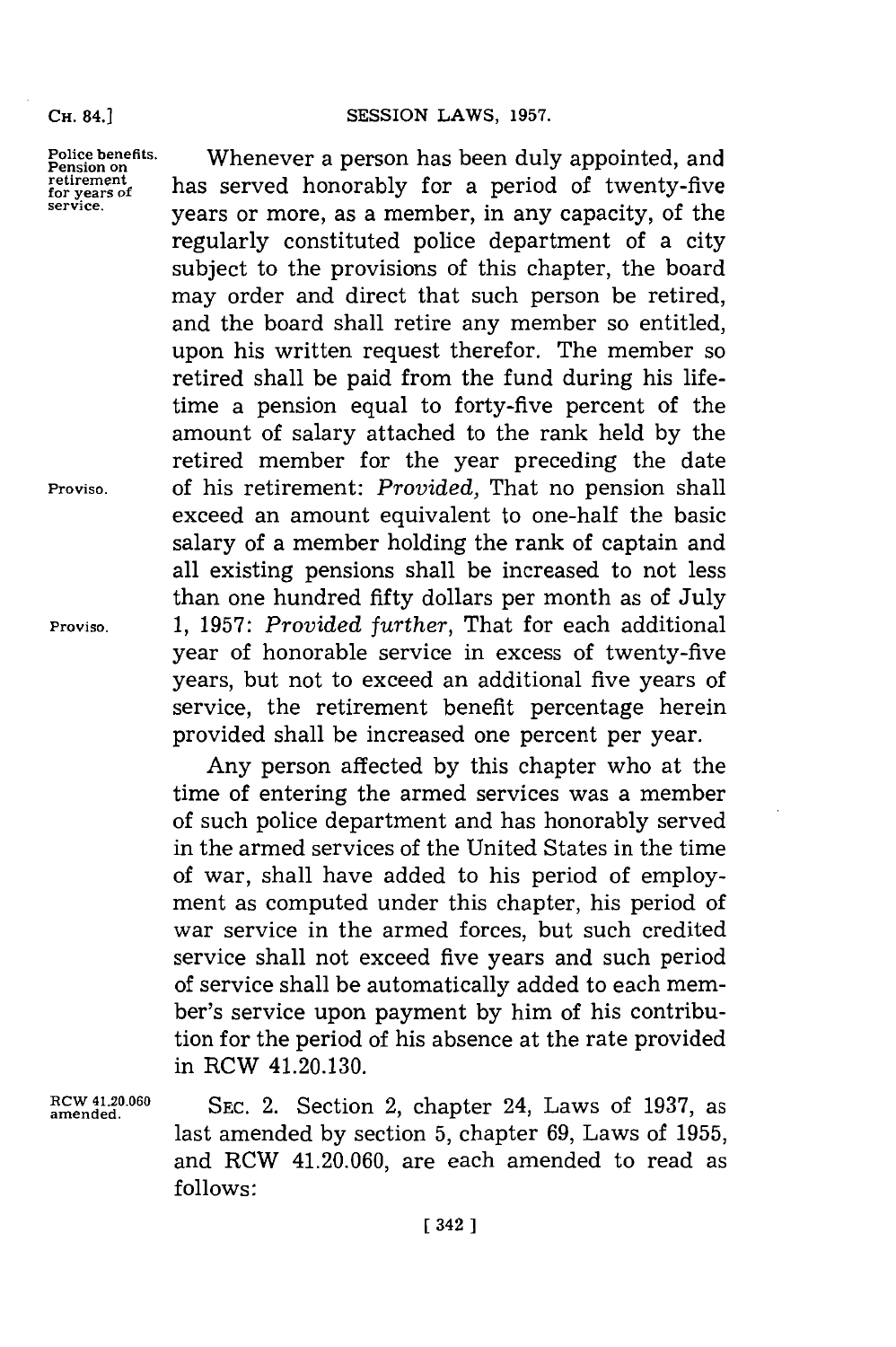Whenever any person, while serving as a policeman in any such city becomes physically disabled **by** reason of any bodily injury received in the immediate or direct performance or discharge of his duties as a policeman, or becomes incapacitated **for** service, such incapacity not having been caused or brought on **by** dissipation or abuse, of which the board shall be judge, the board may, upon his written request filed with the secretary, or without such written request, if it deems it to be for the benefit of the public, retire such person from the department, and order and direct that he be paid from the fund during his lifetime, a pension equal to one-half of the amount of salary attached to the rank which he held in the department at the date of his retirement, but not to exceed an amount equivalent to one-half the basic salary of a member holding the rank of captain, and all existing pensions shall be increased to not less than one hundred fifty dollars per month as of July **1, 1957.**

Whenever such disability ceases, the pension shall cease, and such person shall be restored to active service at the same rank he held at the time of his retirement, and at the current salary attached to said rank at the time of his return to active service.

Disability benefits provided for **by** this chapter shall not be paid when the policeman is disabled while he is engaged for compensation in outside work not of a police or special police nature.

**SEC. 3.** Section **3,** chapter 24, Laws of **1937,** as RCW 41.20.030 last amended **by** section **6,** chapter **69,** Laws of **1955 ,** and RCW 41.20.080, are each amended to read as **f ollows:**

Whenever any member of the police department **Pension on death of** of any such city loses his life through violence while **policeman through** actually engaged in the performance **of** duty as **violence.** a police officer, leaving a widow or child or children under the age of sixteen years, upon satisfactory

**amended.**

**Police benefits.**

**Pension on retirement for disability.**

**[CH.** 84.